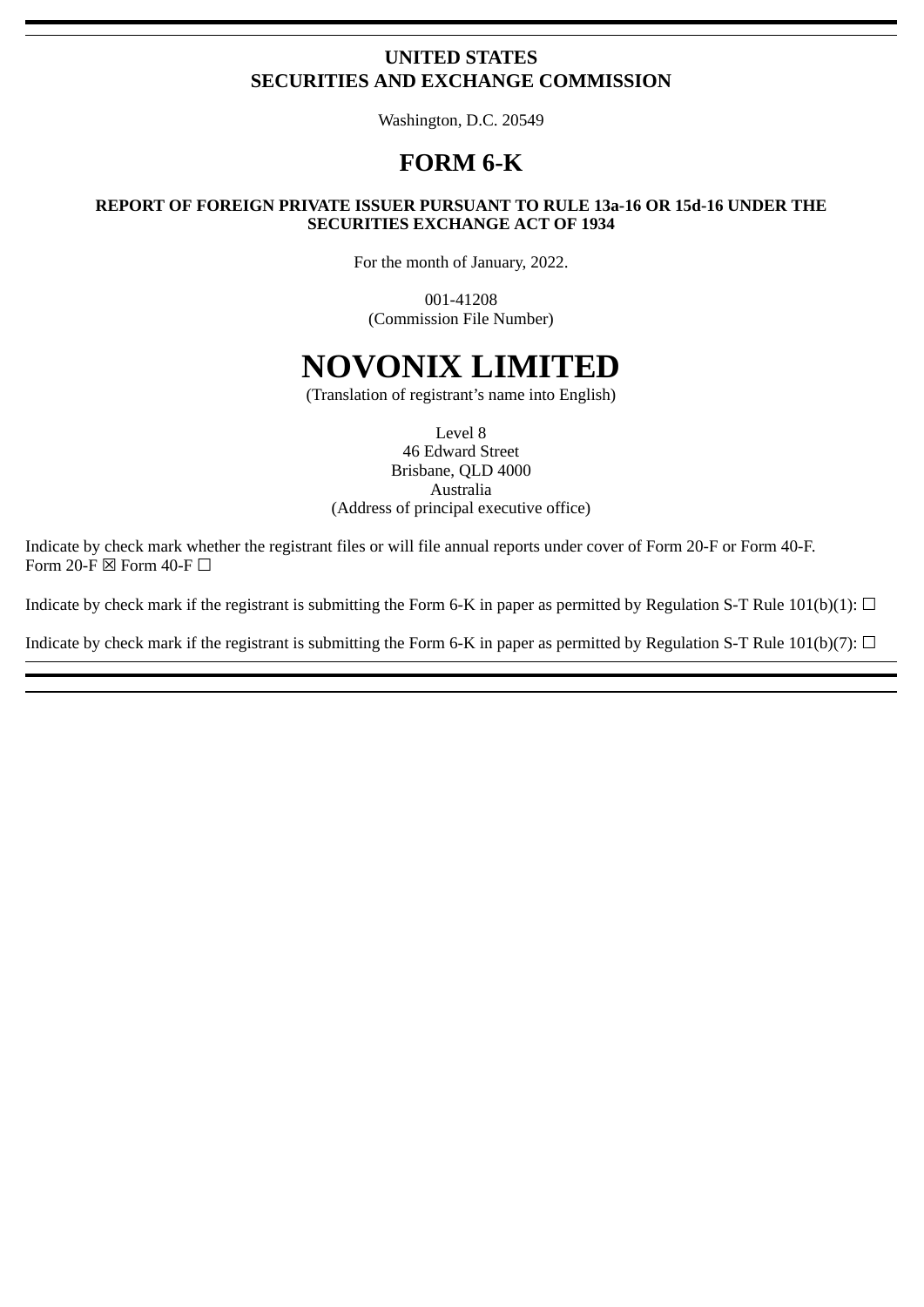# **EXHIBIT INDEX**

| <b>Exhibit No.</b>  | Description                                                                    |
|---------------------|--------------------------------------------------------------------------------|
| <b>Exhibit 99.1</b> | Press Release - NOVONIX Closes Investment and Supply Agreement with KORE Power |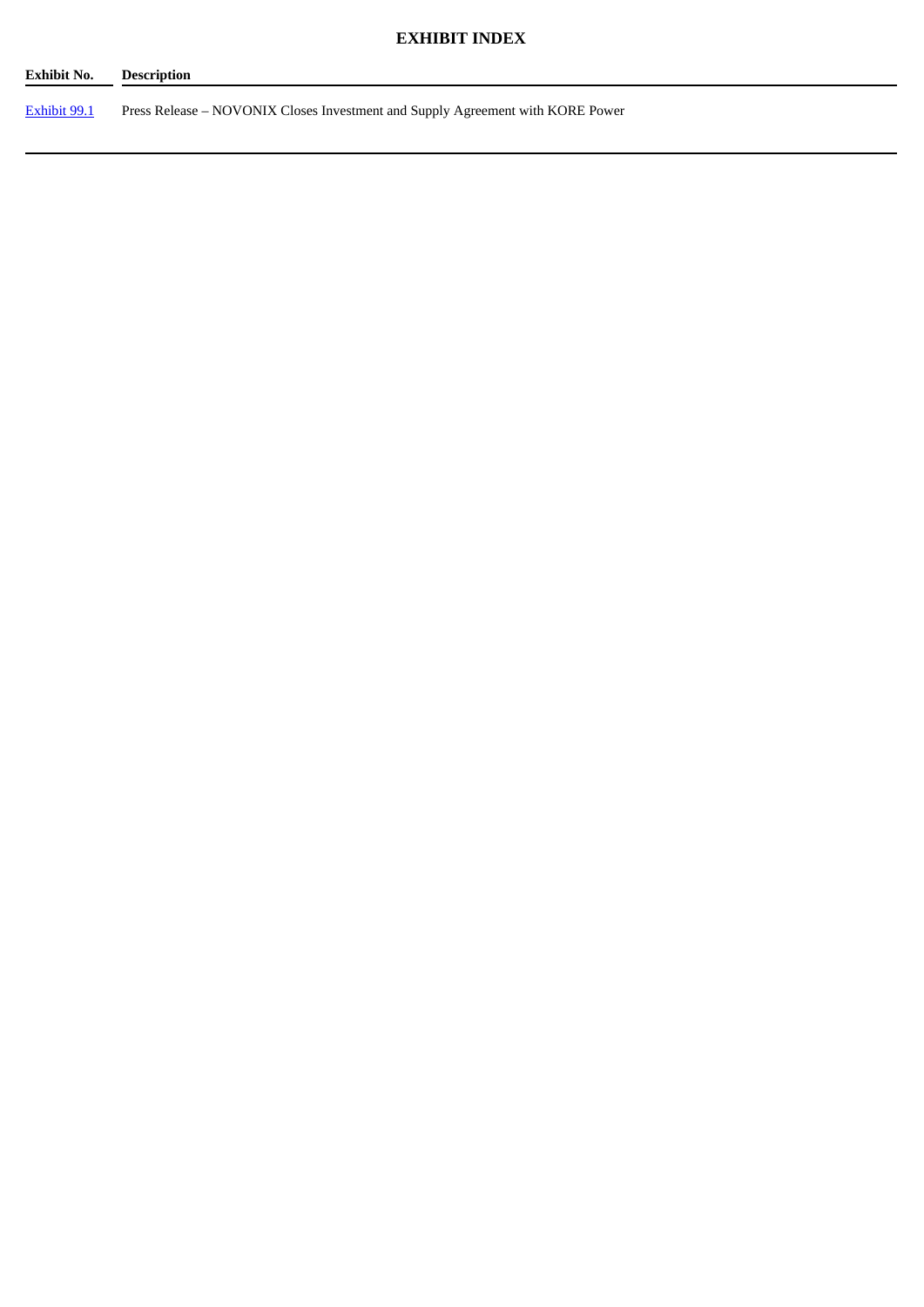#### **SIGNATURES**

Pursuant to the requirements of the Securities Exchange Act of 1934, the registrant has duly caused this report to be signed on its behalf by the undersigned hereunto duly authorized.

#### **NOVONIX LIMITED**

By: /s/ Robert J. Natter

Robert J. Natter Chairman

#### **NOVONIX LIMITED**

By: /s/ Suzanne Yeates

Suzanne Yeates Corporate Secretary

Date: January 31, 2022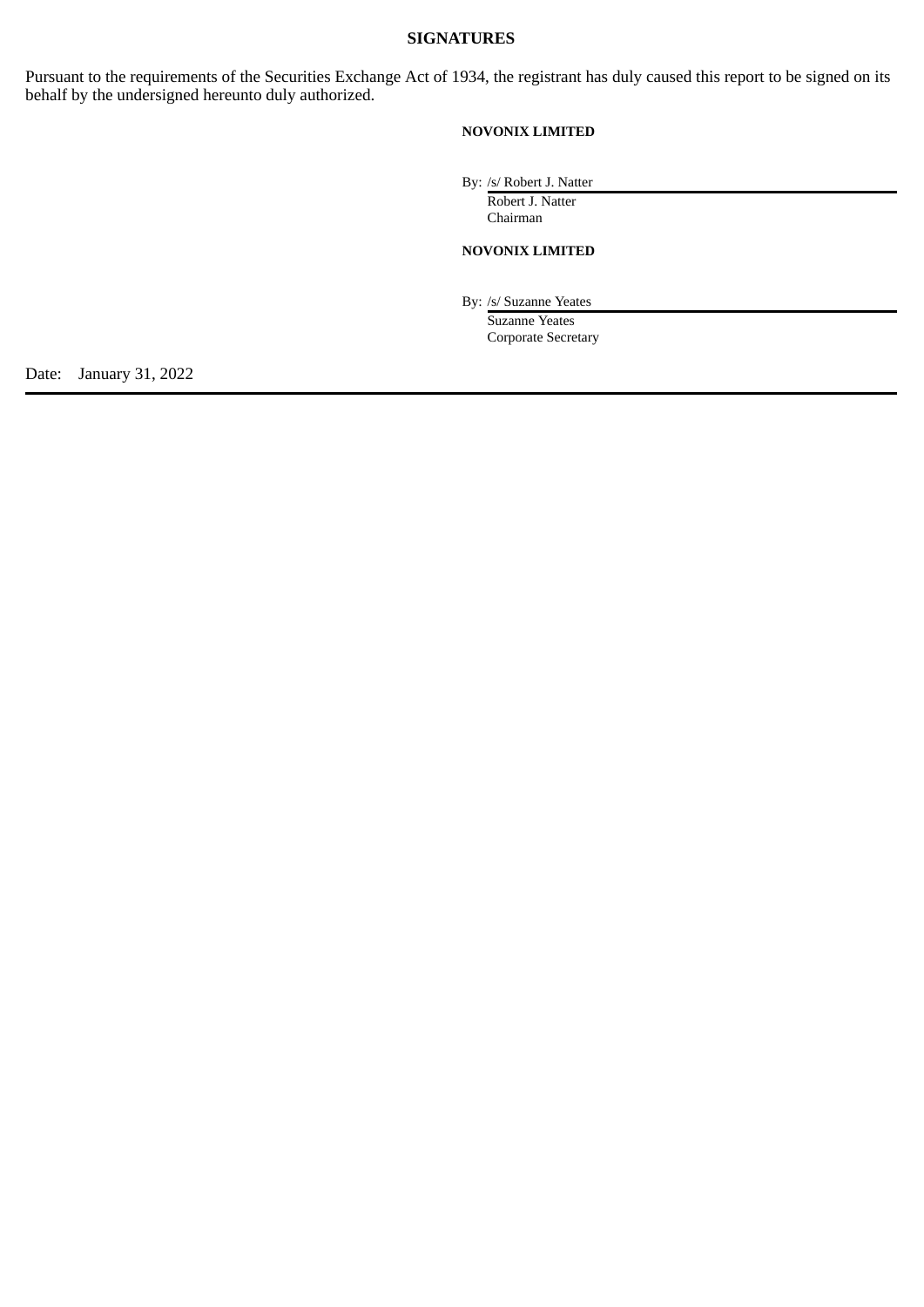<span id="page-3-0"></span>



## **NEWS RELEASE**

#### **NOVONIX Closes Investment and Supply Agreement with KORE Power**

## *HIGHLIGHTS*

- *NOVONIX to be exclusive supplier of graphite anode material to KORE Power*
- *Five-year supply agreement initially 3,000 tonnes per annum beginning 2024*
- *Subject to customer requirements, supply can ramp to 12,000 tonnes per annum*
- *NOVONIX takes an approximate 5% stake in KORE Power with consideration 50% cash and 50% NVX shares*
- Partnership will advance the North American electrification economy and strengthen the domestic lithium-ion battery supply chain in North *America*

**Brisbane, Australia & Coeur d'Alene, Idaho – January 31, 2022 –** NOVONIX Limited (ASX: NVX,- OTC: NVNXF) ("NOVONIX"), an advanced battery materials and technology company, today announced the execution of definitive transaction agreements and closing of its investment and supply agreements with KORE Power, Inc. ("KORE Power") to advance and strengthen the domestic lithium-ion battery supply chain.

The execution of the binding and definitive transaction agreements, including a Securities Purchase Agreement and Supply Agreement, closed in accordance with the terms set forth in a non-binding letter of intent entered into between NOVONIX and KORE Power, as announced by NOVONIX on January 24, 2022. Under the terms of a Securities Purchase Agreement entered into between NOVONIX and KORE, NOVONIX has purchased 3,333,333 shares of KORE Power common stock ("Shares") at an issue price of USD \$7.50 per share, representing approximately 5% of the common equity of KORE Power. The aggregate offering price for the Shares of USD \$25,000,000 has been paid in a combination of 50% cash, funded through NOVONIX's existing cash holdings, and 50% through the issue of 1,974,723 of ordinary shares in NOVONIX ("NOVONIX Shares") calculated at a price using a 5% discount to the 20-day VWAP ending three trading days prior to closing date.

"The completion of this transaction with KORE Power marks an important step towards establishing the domestic battery supply chain as the first large-volume contract of battery-grade synthetic graphite from a US-based supplier," said Dr. Chris Burns, NOVONIX Co-Founder and CEO. "More than ever, the United States and its neighbors are realizing the importance of building a sustainable and energy-secure future. Our partnership with KORE Power is a testament to our commitment on executing on our phased growth plan and bringing large-scale production of high-performance battery synthetic graphite to the United States."

"Our relationship with NOVONIX helps us secure the leading U.S. domestic supply of synthetic graphite anode materials and related technology for our U.S. manufacturing facility, which is positioned to operate at 12 GWh per year with net-zero carbon emissions due to this strategic partnership," said KORE Power Co-Founder & CEO Lindsay Gorrill.

An Appendix 2A has been lodged with ASX today with respect to the NOVONIX Shares issued to KORE Power. The NOVONIX Shares have not been registered under the United States Securities Act of 1933 and may not be offered or sold in the United States, until such time as the Novonix Shares have been registered under the Securities Act of 1933 or pursuant to an applicable exemption from registration, which is expected to be for a period of six months. KORE Power has agreed to the application of a holding lock under the listing rules of the ASX until such time as the Novonix Shares have been registered under the United States Securities Act of 1933 or may otherwise be sold in the United States.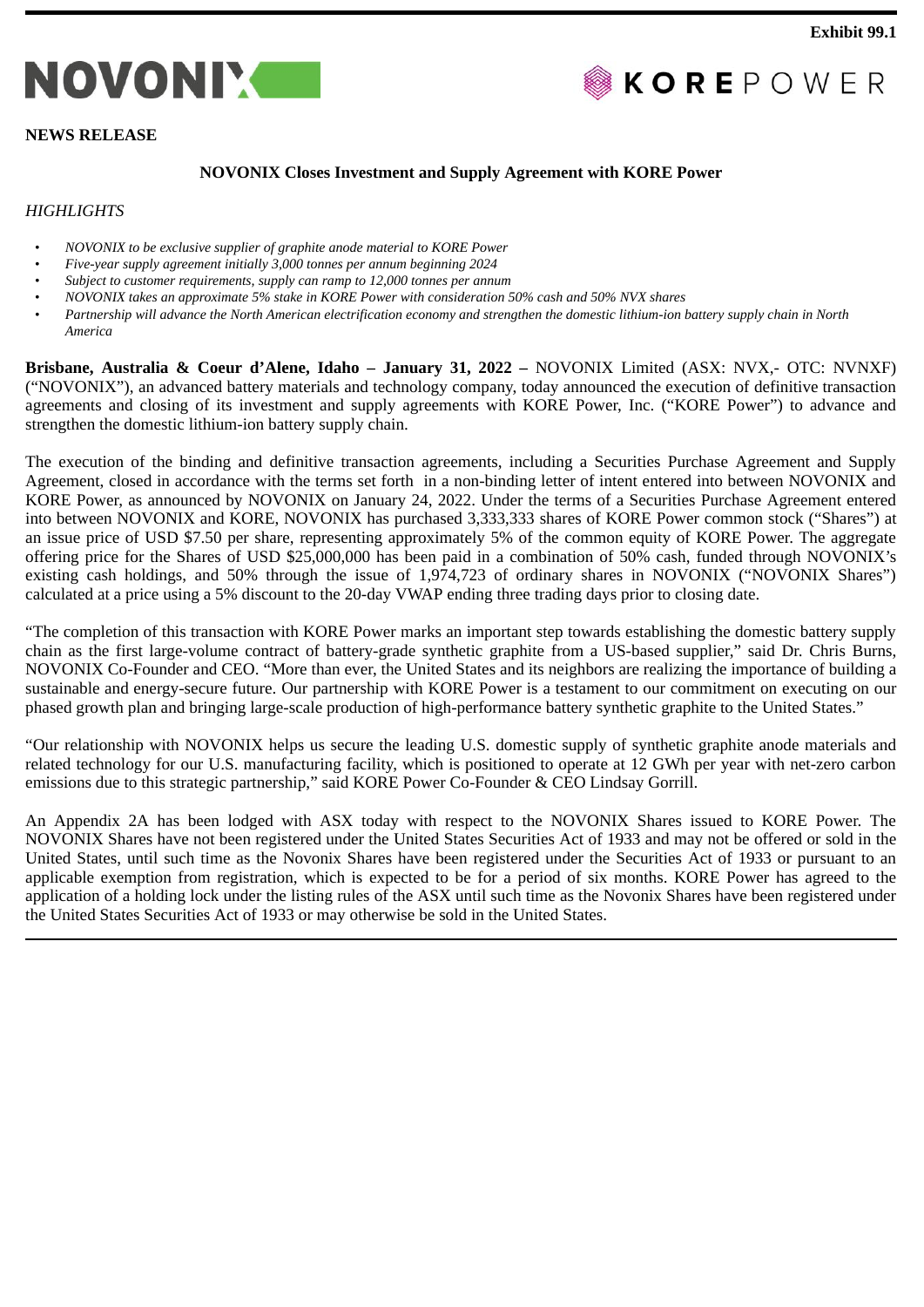



As part of the transaction, NOVONIX and KORE Power have also entered into a binding Supply Agreement, under which NOVONIX will become the exclusive supplier to KORE Power's U.S. large scale battery cell manufacturing facility. NOVONIX will begin supplying graphite anode material at a rate of 3,000 tonnes per annum ("tpa") beginning in 2024, and ramping up to approximately 12,000 tpa in 2027, subject to customer requirement. The Supply Agreement is for an initial term of five years, with automatic renewal for a subsequent five-year term. This is NOVONIX's first significant volume offtake agreement as the company expands its production capacity at the new Riverside facility towards the target of 10,000 tpa of production capacity in 2023.

#### **About NOVONIX**

NOVONIX Limited is an integrated developer and supplier of high-performance materials, equipment and services for the global lithium-ion battery industry with operations in the U.S. and Canada and sales in more than 14 countries.

NOVONIX is a leading producer of synthetic graphite anode materials used in the making of lithium-ion batteries that power electric vehicles, personal electronics, medical devices and energy storage units. NOVONIX's anode materials business is based in Chattanooga, Tennessee, where its goal is to increase capacity to produce 10,000 metric tons per year of synthetic graphite by 2023, with further targets of 40,000 tpa by 2025 and 150,000 tpa by 2030. NOVONIX, which has operations in the U.S. and Canada, is also a global supplier of advanced battery-testing services.

NOVONIX's mission is to enable a clean energy future by producing longer-life and lower-cost battery materials and technologies.

#### **About KORE Power**

KORE Power, Inc., is the leading U.S.-based developer of battery cell technology for the clean energy industry. With clients in energy storage, e-mobility, utility, industrial and mission-critical markets, KORE Power provides the backbone for decarbonization across the globe. Optimized by its battery management system, KORE Power designs and manufactures its proprietary NMC and LFP cells, VDA modules and packs. Through the construction and operations of its large-scale battery cell manufacturing facility in the U.S., KORE is positioned to operate at 12 GWh per year capacity. The facility (the "KOREPlex") will operate with net-zero carbon emissions through strategic partnerships and solar and storage co-generation.

KORE Power's differentiated approach provides customers with direct access, unparalleled service, superior technology and Tier 1 product availability. Focused on building sustainable communities, clean energy jobs and green economic expansion, KORE Power is proud to offer a functional solution to real-world problems and fulfill market demand to deliver a zero-carbon future. The KOREPlex is expected to come to Buckeye Arizona and be the anchor to the development of the Sustainable Valley by the end 2023.